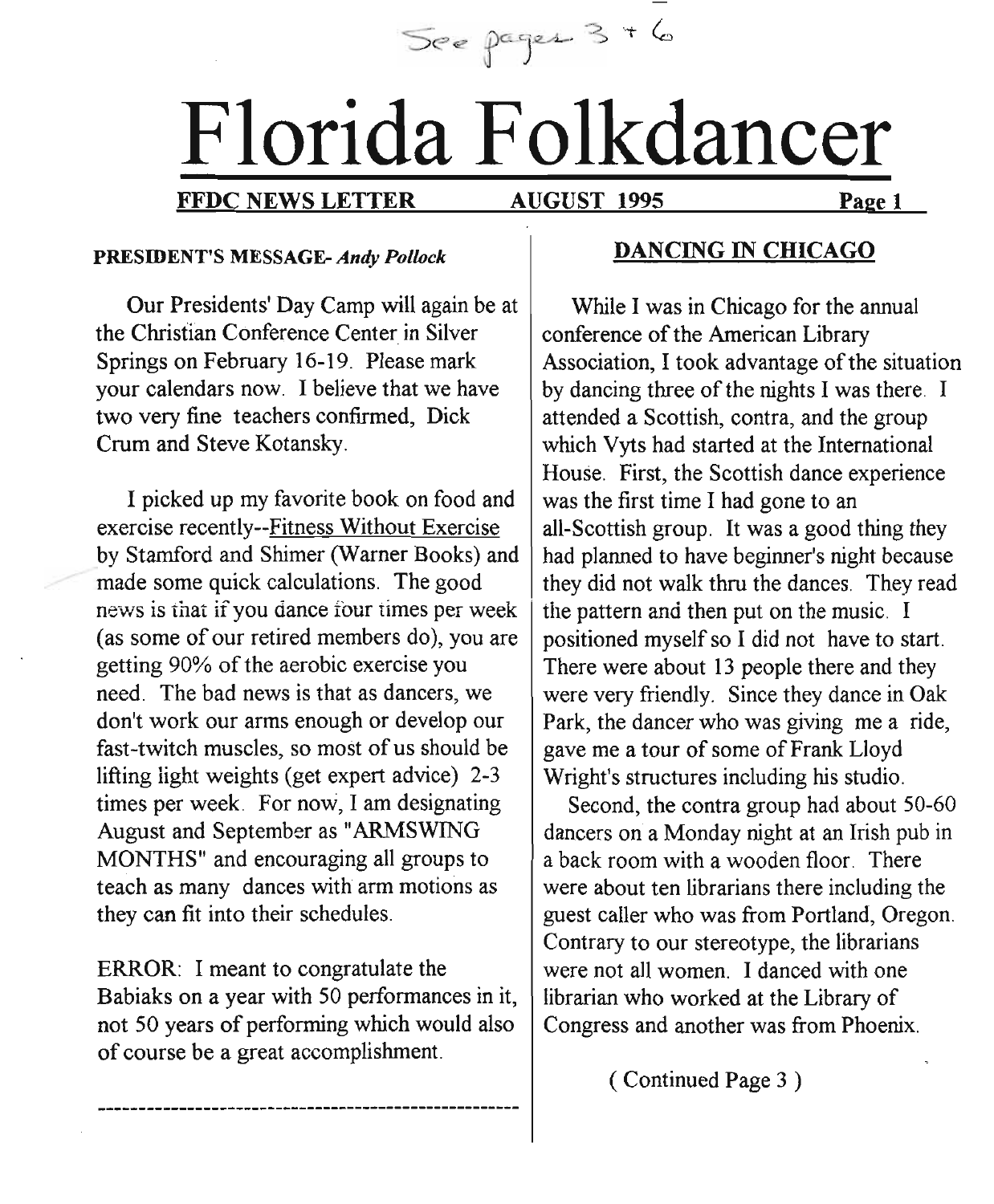**FLORIDA FOLK DANCE COUNCIL NEWSLETTER** Page 2

This newsletter is mailed monthly to members of the FFDC. Copyright © by the Florida Folk Dance Council. Permission is given to publish excerpts from articles provided credit is given to FFDC Newsletter.

The Florida Folk Dance Council is a non-profit corporation which coordinates events, disseminates information and encourages education and appreciation of international folk dances and related cultural activities for group and individuals in Florida, Membership is \$10,00 per calendar year collected in January.

The editor reserves the right to edit material submitted to the newsletter, All material must be dated and signed.

# **DEADLINE FOR MATERIAL IS THE 15th OF THE PRECEDING MONTH**

Order of preference for article formats:

1.) To make life much easier, send articles via Prodigy at user # RKHD58A. OR E.MAIL it to rkhd58a@prodigy.com, E.mail may be accessed through most common on-line carriers as CompuServe, Prodigy, America Online, America, any Internet carrier or connection, and others that are emerging almost weekly. 2.) Mail it to me via floppy disk (IBM compatible formatted disk). The density can be 360 , 720, 1.2, or 1.44. The file

formats can be almost any popular word processor. I can import Word Perfect, Word for Windows, Peachtext, Wordstar, plain text, & many others. I am using Lotus Ami Pro, I will even mail your disks back if you wish.

3. Send it to me by mail. I have to retype it into my word processor, but that's my job, I guess,

Mail information, articles, & change of address to:

FFDC NEWSLETTER BOBBY J. OUIBODEAUX 9859 BERRY DEASE ROAD ORLANDO FL 32825 *NEW MEMBERSHIP \$5.00" July - Dee '95*

## **EDITOR'S NOTES:**

The newsletter is thinning a bit this month. I made up as much as I could, or as much as I dared. I didn't want to push it! I can only print what I get, so those of you who are not on vacation this, summer or just returned, please send in some newsworthy articles, I desperately need filler for the quiet summer months, With several clubs not active in the summer and others with dwindling numbers, I guess there is just less to talk about.

Your editor just returned from Folkmoot, a great international performance in the cool mountains of North Carolina. Great gathering this year!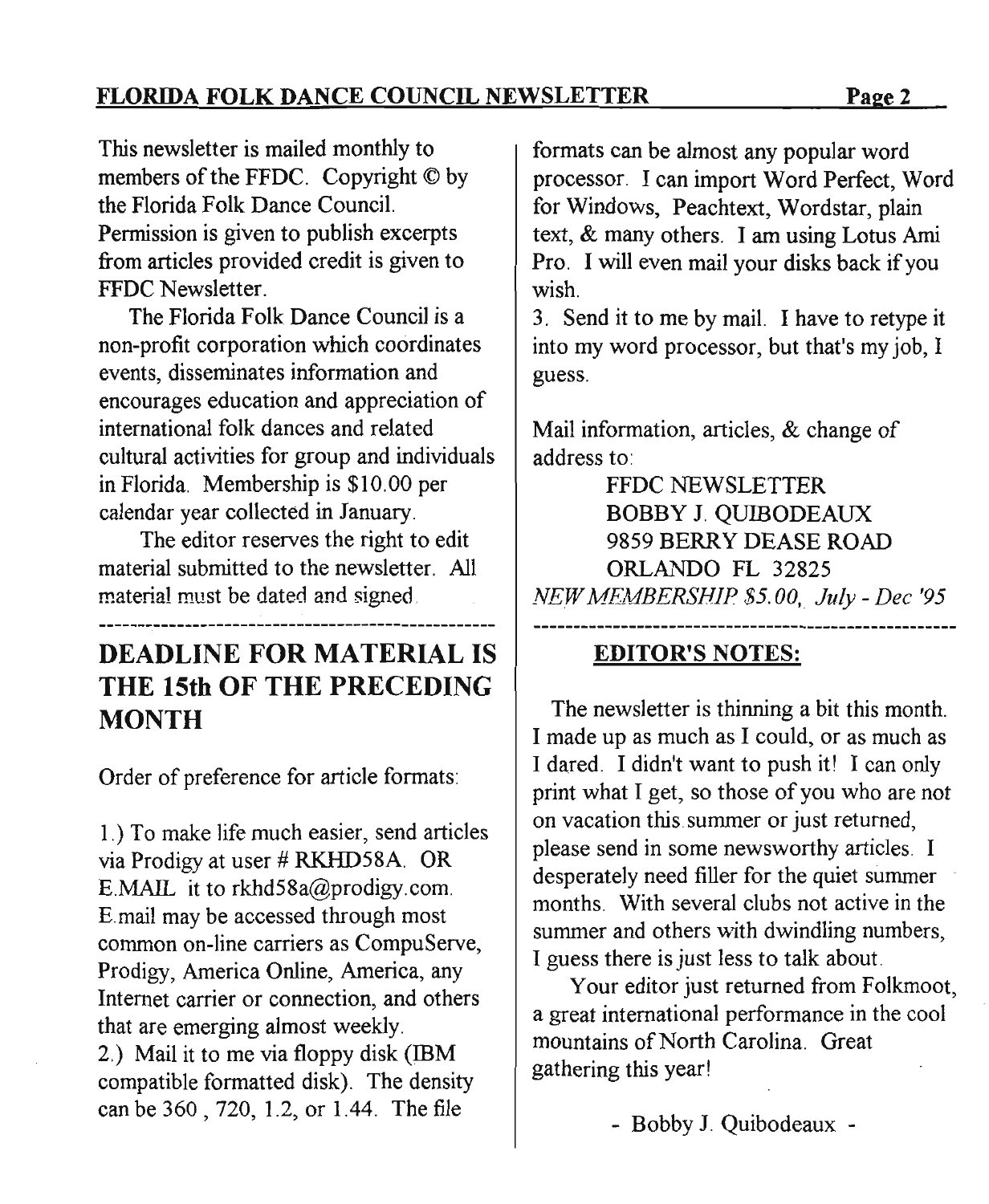#### CLUB NEWS

Finally, I decided to go to the original international folk dance group at the International House since I had not danced there in over 10 years. The group had moved from the International House since they wanted \$300 a night to rent the hall. At the Quaker House, close to the University of Chicago campus, only 10 people met to share dances. Ages varied from two in their 20s & 30s to one woman who had been dancing for 50 years. They enjoyed having me visit especially when I led Floricica! However, it was sad to see the group which represents the origin of international folk dancing to be so small.

--- Pat Henderson ---

#### **HOGTOWN HYPERBOLES** (Gainesville)

Sometime in October, Barbaros Tansel will be coming to the U.S. to attend a conference in New Orleans, and we are hoping that he has time to stop here in Gainesville. He said that he very much misses international folk dancing and would have started a group but his tapes are very degraded. He would like to get some CDs with folk dance music. Does anyone have any information about the availability of CDs and sources? Please let me know if you do.

One of our folk dancers, Beth Strickland, will be leaving shortly for her new job at Purdue. Toshi hosted a farewell party in her honor this past Sunday evening at which all had a wonderful time eating, playing

volleyball, and dancing. We shall all miss Beth. Even though she was a member a relatively short time she became an integral part of the group. Tom Whitmore, with the 'help of several others, printed up the first batch of T-shirts and they are very nice. The front has a design of dancers with the words "UF International Folk Dancers" while the back has the logo design developed by Karen and Jack. The shirts were so popular that Tom will be doing another run. The shirts are a good advertisement for the group - I wore mine to work on Friday. I need to correct some misinformation in the July newsletter. Russell May received his masters in entomology (not geology). Andy Pollock visited our group last Friday evening and taught a dance and Gary Dockter, who was also there, taught two dances. It is always a pleasure to have other teachers teach as it gives the dancers more variety of teaching techniques as well as dances. I was in Maine recently. Had a great time but was unable to hook up with any folk dance or contra groups. Hope everyone is having a happy restful summer.

--- Joyce Dewsbury ---

#### **SARASOTA GRAPEVINERS**

Ann Kessler and Fred Miller enjoyed their send-off soirée and are off to the Keys and Canada. Meanwhile, the beat goes on and. John and Marie Millett are carrying us through the sizzling summer. Speaking of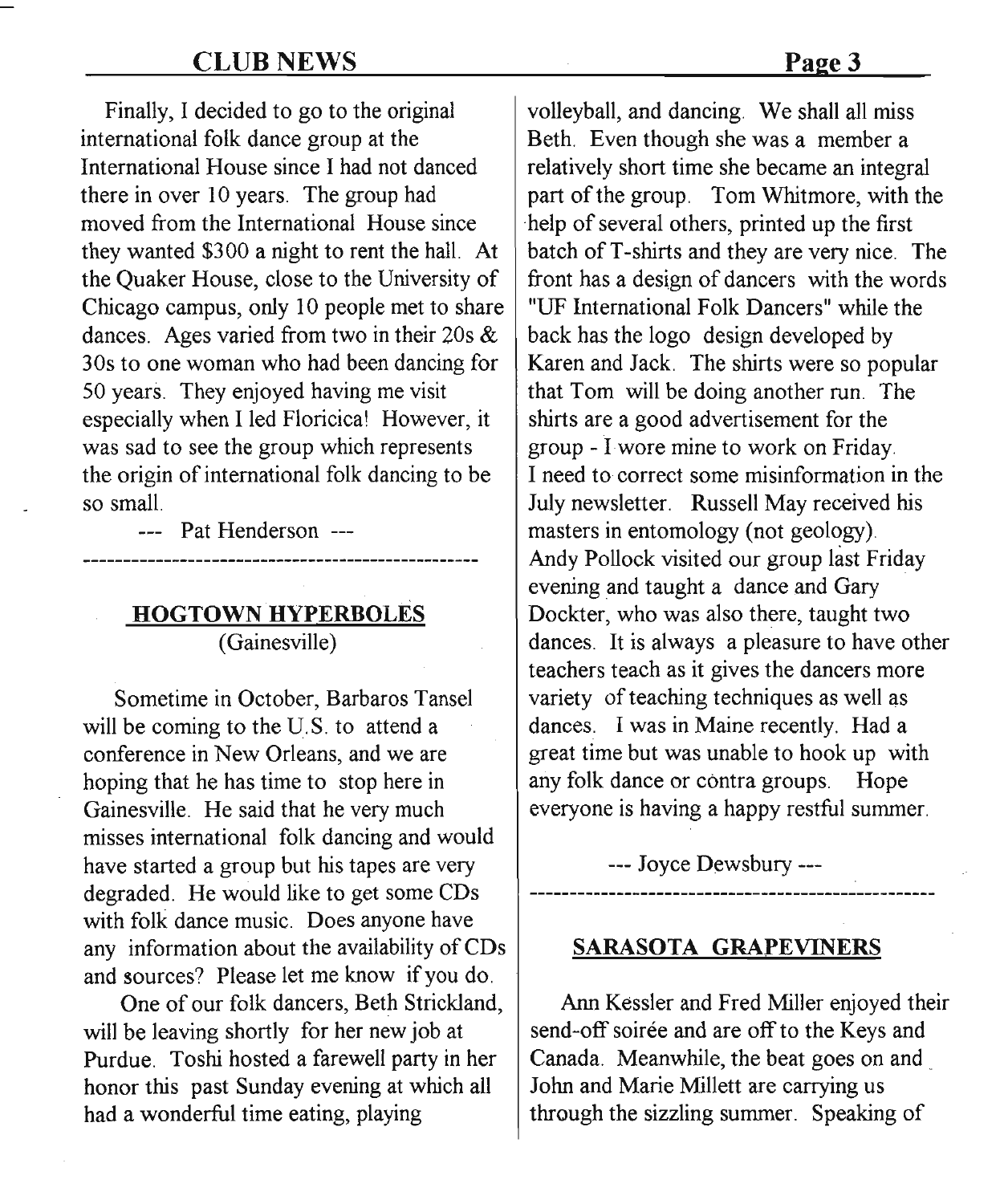sizzling, we had what seemed similar to an equatorial evening shortly after Marie resumed teaching. The air conditioning went on the fritz on an unusually sweltering night. Do you think we limited our dancing to sedate lesnotos or the like that evening? Definitely not. It seems some of our dancers are afflicted with a malady called Kolo-itis and kolos were on the program 'weather' or not it was too damned hot. Some say this affliction may have originated in our own state--PensaKolo.

Marie and John announced that they would be out of town for a week and asked if we should cancel a session or perhaps pool our resources and have a group teaching session. What would we do without our weekly fix? Eva Stunkel agreed to lead the evening. Eva was first introduced to international folk dancing at Maryann and Michael Herman's in New York City. She has also studied and taught modem dance and has performed with a number of modem dance companies. She is also a certified aerobic dance instructor. As you can see, we'll be in good hands while Marie and John are gone.

--- Ann Paige ---



### CLEARWATER CALLING - LONG DISTANCE

By the time you read this, Fred and I will be - somewhere - far from Clearwater! Our final trip in our motor home is leading us to Branson, Mo.; Utah and Bryce Canyon, etc.; Seattle, and then on to Vancouver, and as always, culminating on L.I. in September before returning to Florida. Of course, we expect to dance in a lot of exciting places along the way. All my classes and teaching ended for me at the end of May and I miss everyone. But the time off gives me an opportunity to get dancing equipment back in order: to complete or start other projects: check out the body to make sure all the parts are working correctly and, of course, to travel.

Ann Paige, the new scribe of the Sarasota Grapeviners (who is doing an excellent job following in the "dance" steps of our beloved, John), has inspired me to write of some old dance experiences. She has been telling you of some of my funny dance episodes (Say, Annie, maybe we should start a column "A Funny Thing Happened to Me on the Way to the Dance Floor?"). But here is one she hasn't heard. I always share this with my elderhostel folk dancers when I teach "Zemer Atik". OF COURSE, you are all familiar with that second step which consists of knee-bends with arms reaching to the sky (a form of prayer ...). Well, "Uvau HaOvdim" has a similar step and was once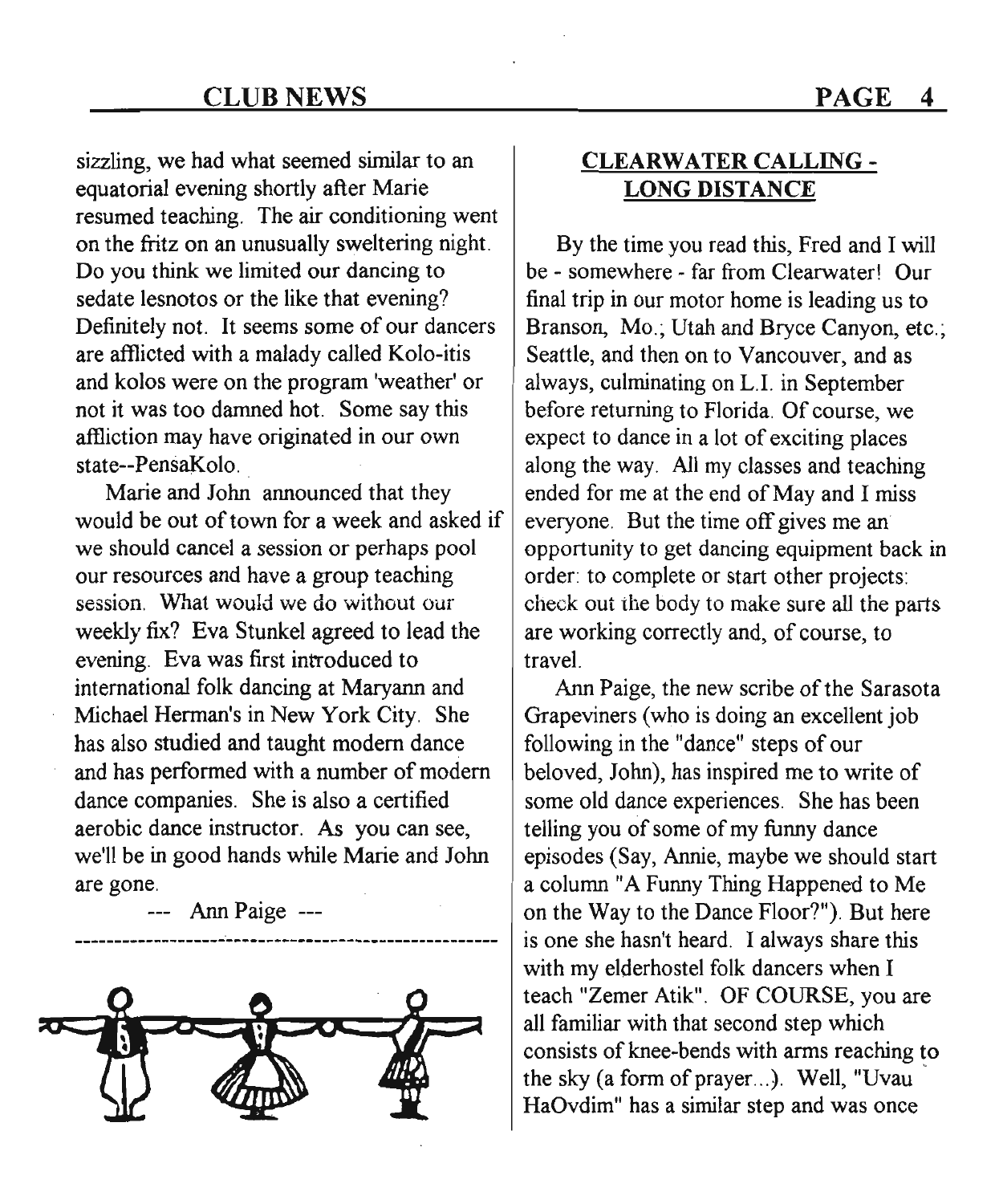part of the repertoire of my performing group on L.1. One dear friend, George Alpine - his arms made it to a little above his waist when all others were high in the air. Finally, one day in desperation, I said, "George - God is not down there - He's way up here!" To which George replied - "Well-I'm agnostic!"

As one of the old show biz saying goes - "always leave them laughing." So with that, I bow out. Both Fred and I wish you a wonderful summer and we look forward to dancing with all of you again in October.

HAPPy DANCING - Ann Kessler

P.S. This article comes via floppy disc and I'm so proud of myself (with Audrey's help). I saw a "box" in Staples about E-Mail and the box didn't look too formidable, but if I bought it and opened it -`Bobby, do you make housecalls? By the way, Bobby - the newspaper looks GREATTT!'!

**------------------------------.----------------------**

TEXAS FOLlCLD'E n:sTIV AI., SIll ADlODio,TX Aupst 3 \_ 6 c::a-s: ••••• alT ••• cu.a (210) 55I-22A3 BOUNTIFUL SUMMERFEST INTERNATIONAL, Bountiful, UT<br>Contact: Bountiful-Davis Arts Council (801) 292-0367 c: Sumivanont ao.t. ao.t. ao.t. (801) 292-0367. August 10 - 13. UTAH POLYNESIAN FESTIVAL, Salt Lake City, UT<br>Contact: Salt Lake Community College (201) 532-2691 Sak Lake Community College (801) 538-8691 August 19 WYOMING POLKA AND HERITAGE FESTIVAL, Rock Springs, Wy<br>Contact: (307) 352-6789 (307) 352-6789 August 25 - 27

BUMBOLDI' POLIa.IFE nsnv41.. BanIb, CA a..a: a-.x.n.a.Ia (707)m.IIMS AUiUIl26

#### ORLANDO NEWS. OIFDC

We are trying to survive the mass exodus that the extreme heat of Orlando causes every summer. It is easy to see why some groups do not dance in the summer. This month Juanita Schockey is visiting her friends and family in New York and West Virginia. Ellie Hall is off visiting children and grandchildren. The Crosses returned to their cabin in North Carolina overlooking the Nantahala Gorge. Bobby and I and the kids packed up to join them for Folkmoot again this year. They had two extra tickets for the gala preview since they are sponsors. After the fantastic show, we enjoyed dancing with the performers as musicians from most of the countries alternated playing their own music. Most of the performers were 16-25 years old so we could see a lot of "foreign relations" developing as these young people from all over the world shared their dance styles with each other. We happened to notice a particular affinity between the Irish girls and the Egyptian guys! Bobby enjoyed the Macedonian group immensely.

While most of the regular dancers were out of town, Joy Herndon was going to run the show on our regular Thursday gathering. However, she came down with the flu and the evening was canceled. Of course, this was the only night this year the OIFDC did not meet.

Pat Henderson & Bobby Quibodeaux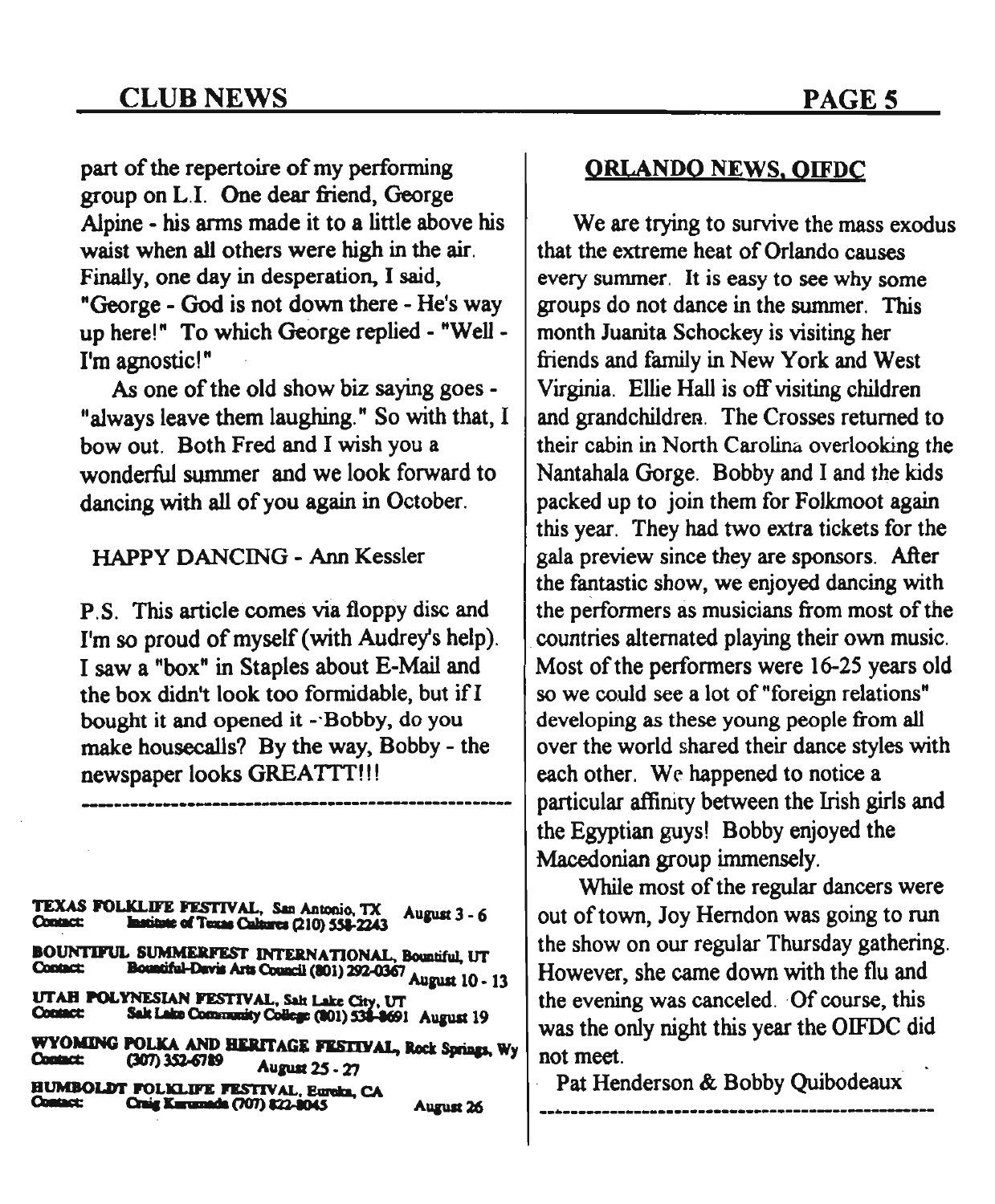## **FEATURE ARTICLE** PAGE 6

## A **FIRST-TIMER (CAMPER) ATTENDS THE 43RD FLORIDA FOLK FESTIVAL**

 $(PART 2)$ 

We learned from Fred and Mary Holmer that Cubby Whitehead had badly wrenched his knee and was doubtful for dancing. Since we were already patching partners for the 4 Scottish performances, this was alarming news. Marion took me on an orientation tour of the Stephen Foster Park and then I was on my own. After carefully studying the 6 times and locations of the two performing groups I would need to dress for, Scottish and international, I retraced and timed the hike from the campground to the various performing stages: anywhere from 10 to 20 minutes.

Back at the campground, two young women with their two 18 month old daughters soon had me surrounded with 4 large tents and a van.. The little ones were busily toddling off in all directions to greet and check everyone out. A day later, the husbands and other friends joined them with additional van and were a cozy group.

During an initial campground stroll, I stopped to visit with Chuck, an ample fellow who played many unusual instruments and told stories, & his 3 friends: Bob (guitar and harmonica), Bob (guitar and banjo) & Paul (guitar and a lovely bass voice). We sang for one another, I contributed an ill-remembered song in Welsh amidst much chaffing. Meanwhile the voices of dozens of . instruments, ensembles and singers rose

around us in harmonious discord. When I admired his miner's lamp for reading in the dark, Chuck shuffled around in his gear to produce one for my weekend use! Listening to conversations, music and arriving campers, I finally got to sleep about 2:30AM.

Friday and Saturday were a blur of costume changes, hikes back and forth in the dust and heat, meeting with familiar faces (for me, those of folk dancers), first and only rehearsals, and impromptu dance along with other groups. I discovered with horror that I had carefully learned the tricky Bulgarian dance footwork slightly different than was agreed upon. Alarm! Nobody else seemed much concerned so, wearing my resplendent-with -ribbons Ukrainian costume, I danced the quickly corrected version and hardly missed a step--I was very pleased with myself.

We had two hasty Scottish rehearsals for newcomer, Steve McClure from Clearwater. Nancy, Cubby, Jeannie and I hopped into 7 positions to teach Steve the unfamiliar dances and then ten minutes before the performance, we had a quick run-through on a paved road near the Marble Stage. Besides the others mentioned, Bob Mowll and Jim and Carol Chisholm also danced. Other than forgetting to return to the 4th person in Mauri's Wedding; Steve came through with accolades from his buddies in the Dunedin Pipe Band, with whom he was a drummer. Our grateful thanks for his participation, which kept us dancing since two of our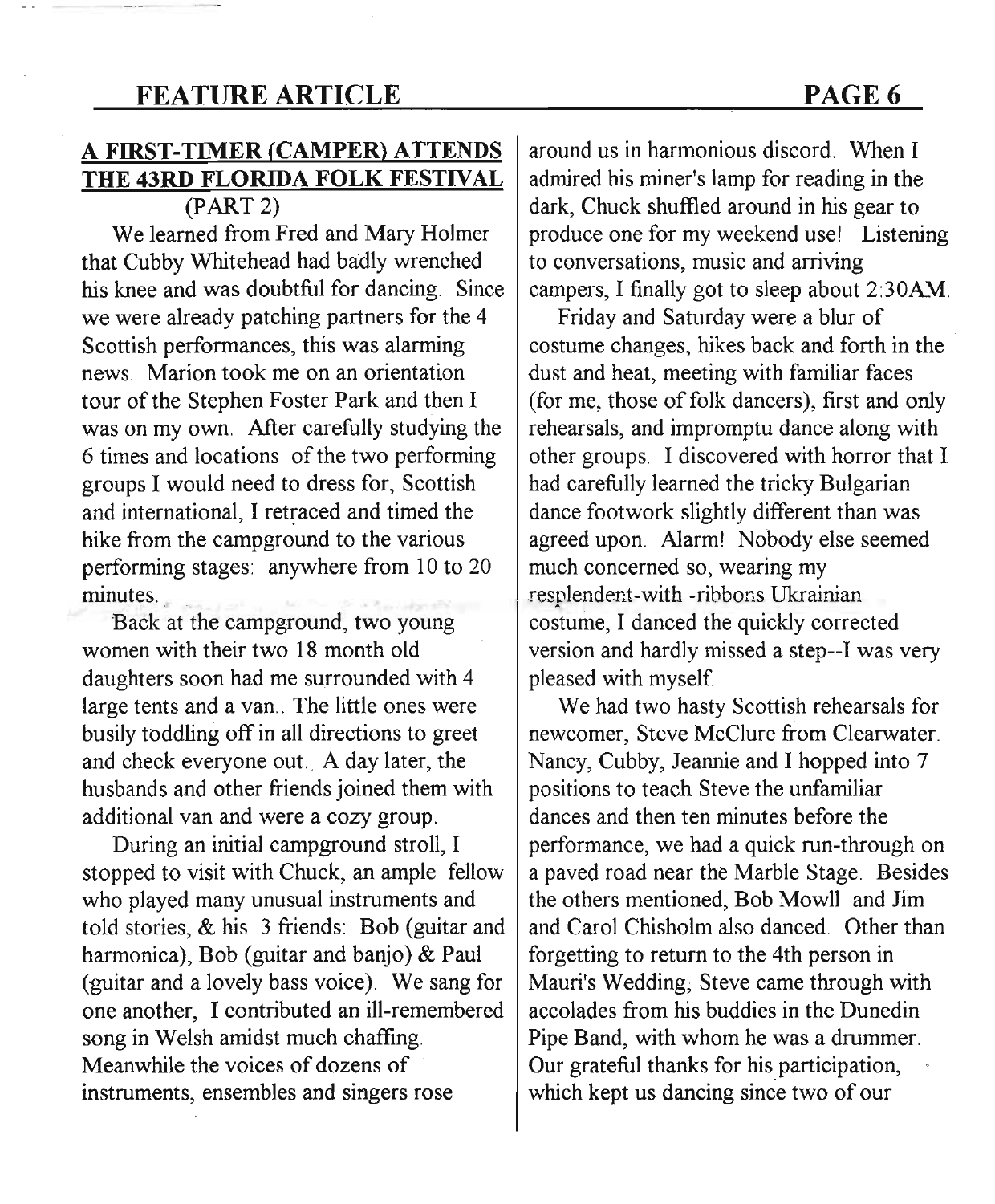## **FEATURE ARTICLE** PAGE 7

couples had to leave before the last performances. He's a beautiful dancer, besides!

By Friday night, numb from the concentration necessary to be everywhere at the right time and in costume, I headed gratefully for the campground showers. A lively night, that one--dominated by a full-volume, smooth as silk, driving contra band that played each tune for 20 minutes over and over, from dusk till near dawn with barely a pause.

Saturday was the test of my organization and stamina, since I had two costumes to play with. The greatest hardship was not having a cool place to stretch out for an hour or so and replenish my energy. I had iots of fun jumping into the "join-in" parts of other performances: Macedonian & Colombian dancers, and keeping the Klezmer clarinetist company along with a dozen FFDC members. I didn't learn of the evening dances (not printed in the schedule) until much later, and attended one on the Saturday night program. To me the hi-tech rock & roll cynicism of Bo Diddley and Jim Billy were inappropriate at a festival devoted to preserving the traditions upon which they were developed.

Sunday, I watched the Gainesville group rehearse outside their tents and learned from Karen B. von O. that she is moving to St. Pete -- a resource that we West Coasters should take advantage of Also on Sunday, we were joined by some 60 people

for our last Scottish presentation, a teaching of the Cumberland Reel. Cubby's knee, though painful, was holding up. My partner was a little girl with merry, steady eyes who came only to my hip. At the end, when I leaned over to tell her what a good dancer she was (she followed instructions like a trouper!), to my surprise and delight she leaped into my arms to give me a vigorous hug! Some 20 minutes later as I walked toward the car for our return to Sarasota, this same wee miss raced across the lawn toward me and launched herself into my arms to cover me with kisses and hugs! Wow! What a good-bye to a great weekend!

Many times, on Friday in particular, when hundreds of school children were bussed to the festival, I was stopped and surrounded by children who eagerly asked about doing the dances. HERE, friends, is where we need to focus our efforts: grade school children are open and receptive. They're the ones we need to be teaching!

Though I wasn't able to do everything (missed the concerts in the Bell Tower), I visited many of the craft areas. the museum and exhibits. Would I camp again? It's an experience whose potential I barely touched. I was sick for 4 days from inhaling so much dust, so something would have to be changed. But surely I'd like to return--and as a participant! Thanks ALL for a great time!

--- D. A. Tyler ---